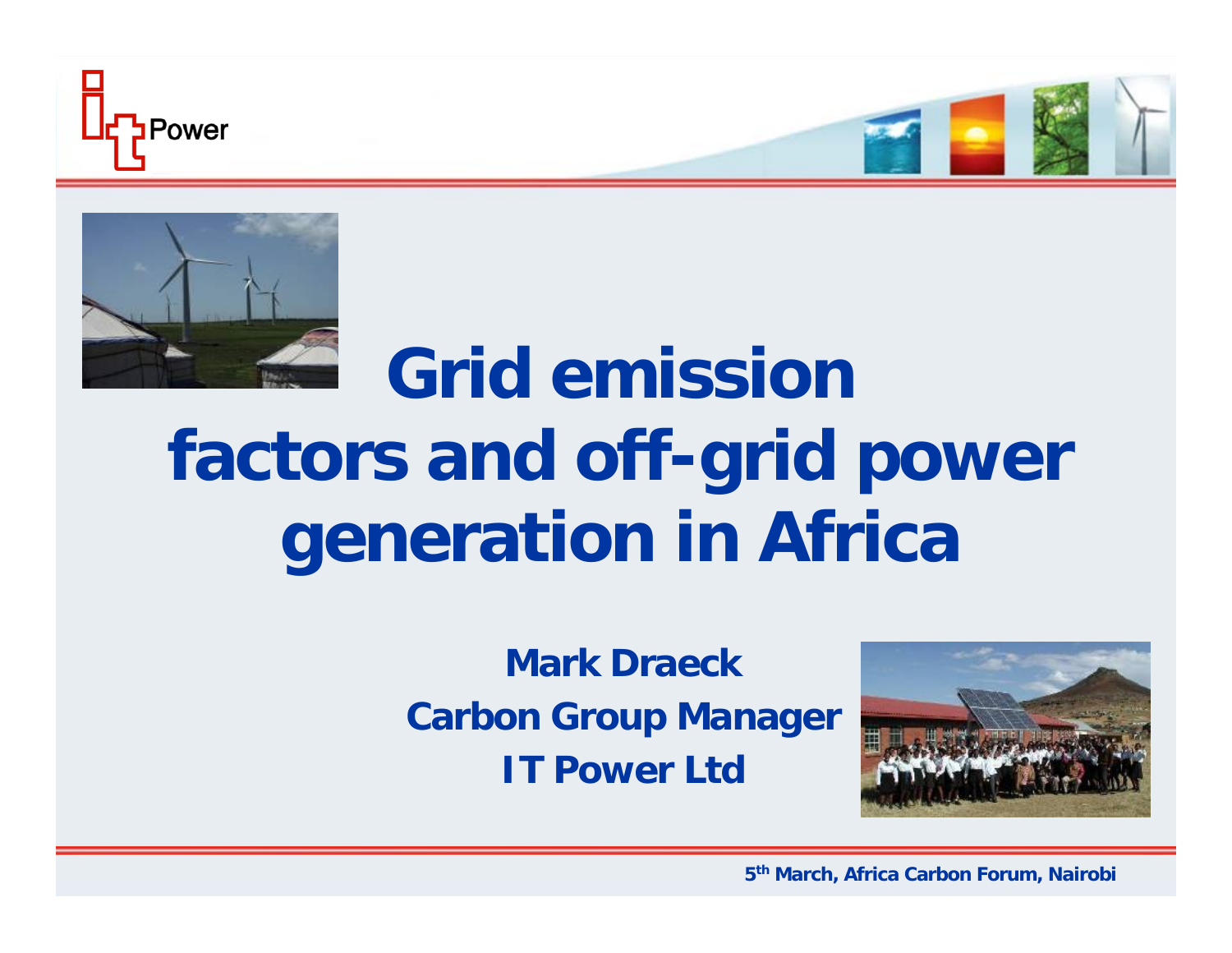

## **What is the issue?**

**Low GEFs for many SSA countries, e.g.** 

- Cameroon, Zambia, Ethiopia < 0.2
- Except for RSA:  $0.9$  tCO<sub>2</sub>/MWh
- **Not "correct" because in reality** 
	- Replacing "dirtier" E than GEF suggests
	- Export power to RSA
	- Replacing diesel (off grid), diesel back up or HFO
- ⇒ Yet another barrier to CDM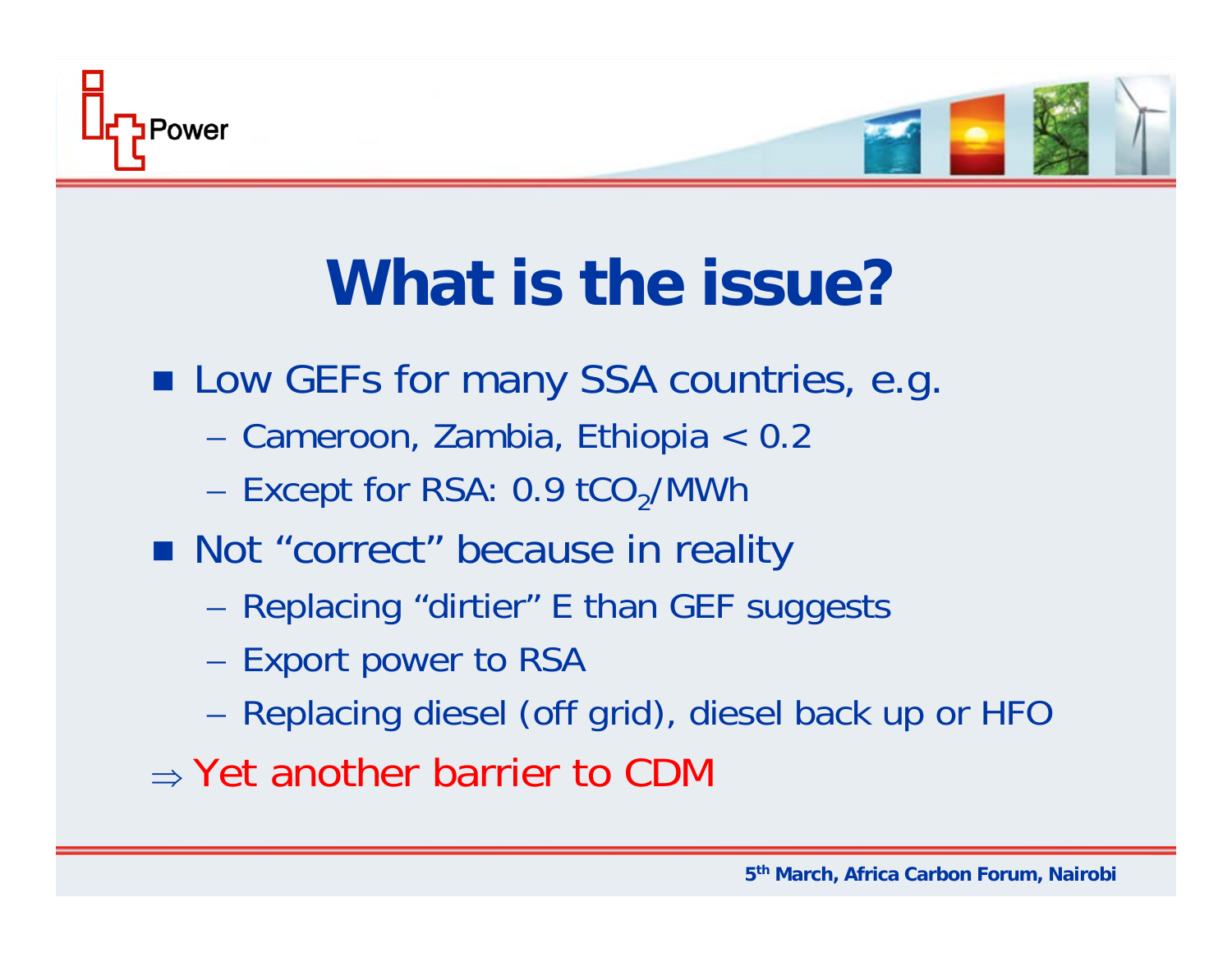



## **Possible solutions?**

- National GEF ~ suppressed demand & export
- **Regional GEF** 
	- + Better for all, only slightly worse for RSA
		- <-> Boundaries? Timeline?
		- <-> Investors
- **Specific actions for LDCs, e.g.** 
	- 2 CER/tonne ~ ROCs UK <-> single currency
	- x% from LDCs <-> only realistic if + measures
	- Donor community to take part of risk away
		- Operational support e.g. guaranteed tariff; ...